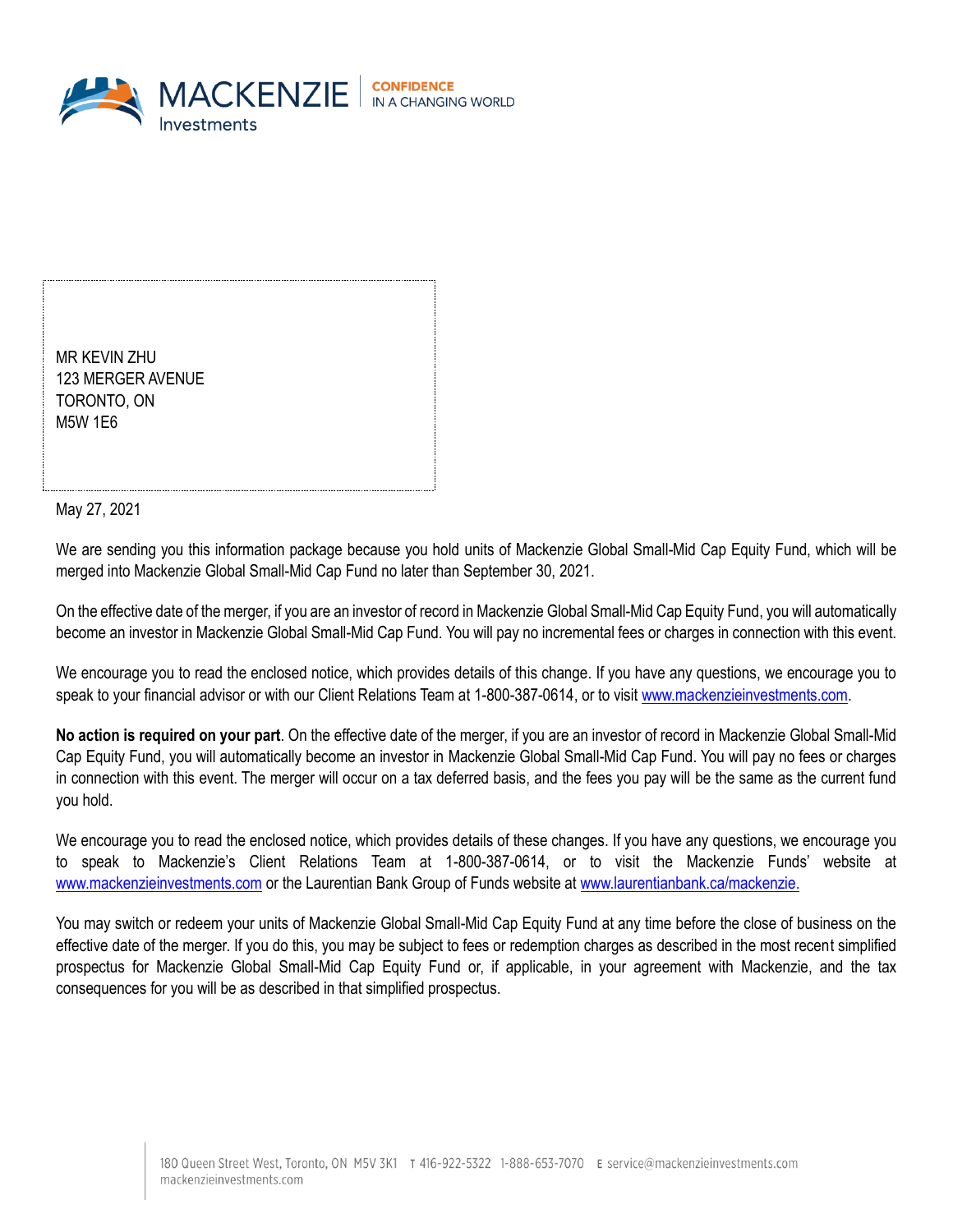Thank you for continuing to make Mackenzie funds a part of your long-term investment plan.

Sincerely,

### **MACKENZIE FINANCIAL CORPORATION**

Jeff Ray Vice-President, Product Development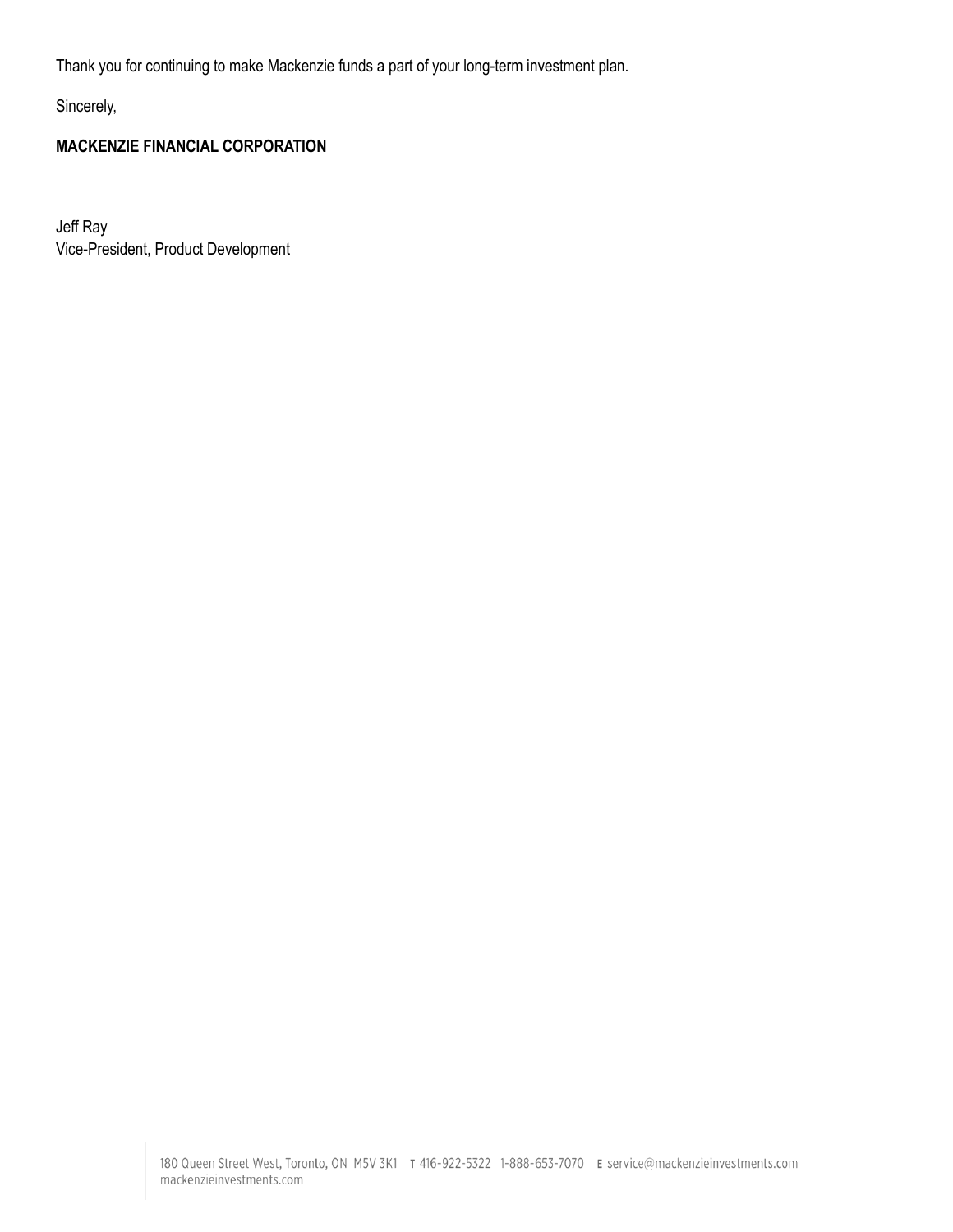# **Investor Notice**

### **The Merger**

Mackenzie Financial Corporation ("**Mackenzie**"), the manager of Mackenzie Global Small-Mid Cap Equity Fund (the "**Terminating Fund**"), is writing to notify you of a merger (the "**Merger**") affecting the Terminating Fund. LBC Financial Services Inc. ("**Laurentian**") is the principal distributor of certain series of the Terminating Fund.

The proposed Merger reflects Mackenzie's desire to structure its funds as effectively as possible, in order to maximize potential returns for investors and avoid duplicative funds. The investment objectives of Mackenzie Global Small-Mid Cap Fund (the "**Continuing Fund**") are substantially similar to those of the Terminating Fund and have the same lead portfolio manager. The proposed Merger will also make Mackenzie's product offering smaller and simpler, and therefore easier for investors to navigate.

No later than September 30, 2021 (the "**Merger Date**"), the Terminating Fund will be merged into the "Continuing Fund". The Continuing Fund together with the Terminating Fund, are referred to herein as the "**Funds**". As a result, when the Merger is completed, you will no longer hold units of the Terminating Fund (the "**Terminating Fund Units**"). Instead, you will hold units of the Continuing Fund (the "**Continuing Fund Units**").

The investment objectives, valuation procedures and fee structure of the Continuing Fund are substantially similar to those of the Terminating Fund.

Mackenzie believes that the Merger is in the best interests of investors of the Terminating Fund.

### **The Independent Review Committee**

The Merger has been reviewed and approved by the Independent Review Committee of the Mackenzie mutual funds (the "**IRC**") on behalf of the Terminating Fund. The IRC has determined that:

in proposing the Merger, Mackenzie is acting free from any influence by an entity related to it and without taking into account any consideration relevant to an entity related to it;

- the Merger represents the business judgment of Mackenzie uninfluenced by considerations other than the best interests of the Terminating Fund;
- the Merger complies with Mackenzie's written policies and procedures; and
- the Merger achieves a fair and reasonable result for the Terminating Fund.

### **Procedures for the Merger**

The procedures for the Merger are described below.

If you participate in a pre-authorized chequing ("**PAC**") plan, dollar-cost-averaging service, systematic withdrawal plan, or other systematic plan (all as described in the applicable simplified prospectus) in connection with the Terminating Fund, this plan will be continued with the Continuing Fund following the Merger Date, unless otherwise noted in this notice.

#### *Fees and Expenses*

Generally, the Terminating Fund pays management fees, administration fees and fund costs. The management fees and any administration fees are paid to Mackenzie as manager of the Terminating Fund. A portion of the management fees paid in respect of certain series of units of the Terminating Fund are paid by Mackenzie to Laurentian as the principal distributor of those series of units.

The annual management fees and administration fees for the Funds vary by series. The fees for Series O and Series PWX units of the Funds are negotiable by the investor and payable directly to Mackenzie.

Other fund costs to which a Fund may be subject include interest and borrowing costs, brokerage commissions and related transaction fees, taxes (including, but not limited to G.S.T./H.S.T. and income tax), all fees and expenses of the IRC, costs of complying with the regulatory requirement to produce fund facts, fees paid to external service providers associated with tax reclaims, refunds or the preparation of foreign tax reports on behalf of each Fund, new fees related to external services that were not commonly charged in the Canadian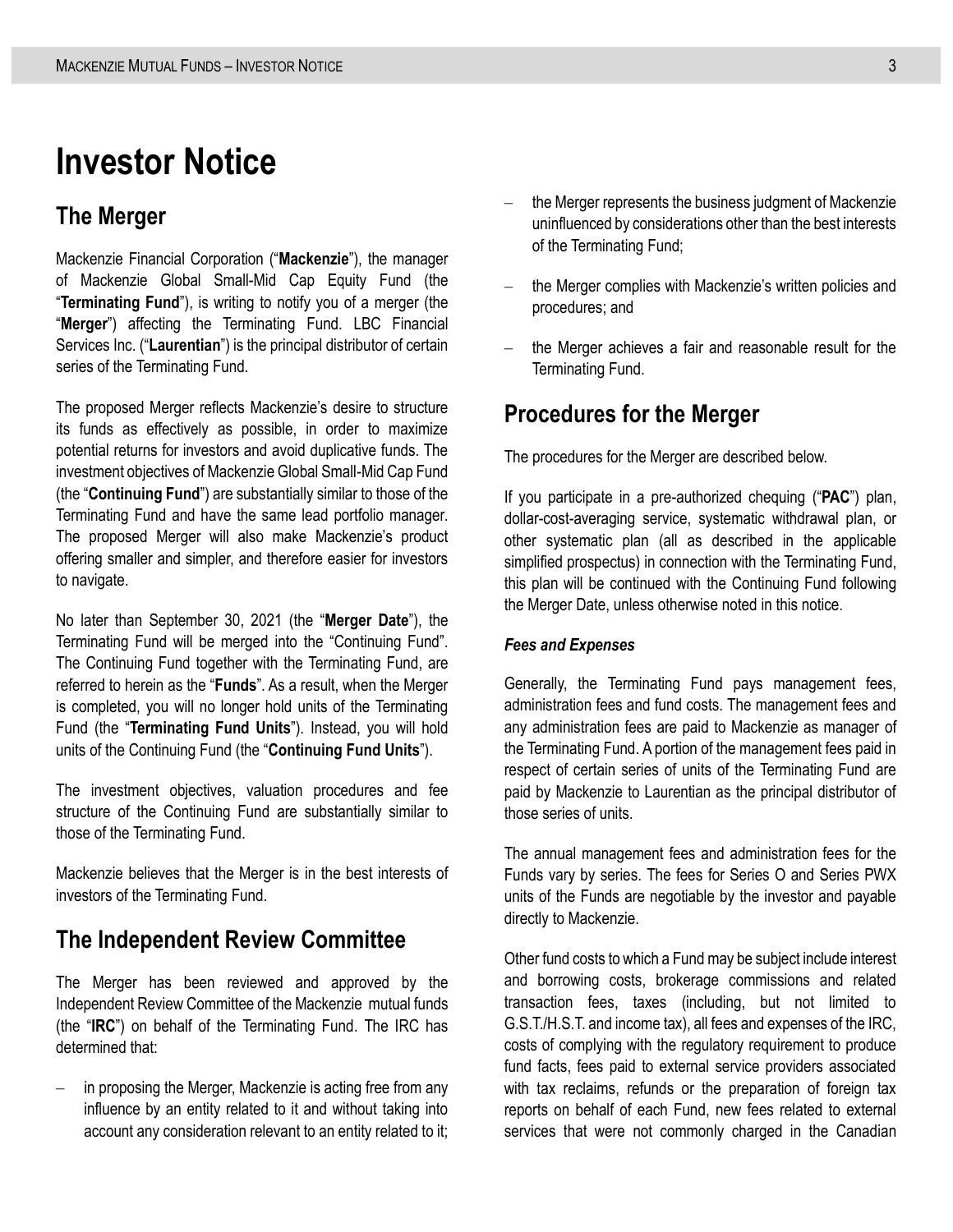mutual fund industry and introduced after September 25, 2020, and the costs of complying with any new regulatory requirements, including, without limitation, any new fees introduced after September 25, 2020. Interest and borrowing costs and taxes will be charged to each series directly based on usage. Costs of complying with new regulatory requirements will be assessed based on the extent and nature of these requirements. The remaining fund costs will be allocated to each series of each Fund based on their net assets relative to the net assets of all series of the Funds. Mackenzie may allocate fund costs among each series of a Fund based on such other method of allocation as we consider fair and reasonable to each Fund.

The fees and expenses applicable to the Funds are described in the simplified prospectus for the Funds or, in the case of Series O and Series PWX units of the Funds, in your agreement with Mackenzie.

#### **Mackenzie will bear all of the expenses incurred to effect the Merger. No charges will be payable by you in connection with the Merger.**

Each Fund qualifies as a mutual fund trust under the *Income Tax Act* (Canada) (the "**Tax Act**"). Prior to the Merger Date, you may receive a distribution of net income and/or net realized capital gains from the Terminating Fund, but only to the extent required to ensure that the Terminating Fund will not have to pay any income tax. Any such distribution will be automatically reinvested in Terminating Fund Units.

After the close of business on the Merger Date:

- The Terminating Fund will transfer all of its net assets to the Continuing Fund in exchange for Continuing Fund Units. The value of the Continuing Fund Units received by the Terminating Fund will equal the value of the net assets that the Terminating Fund transferred to the Continuing Fund.
- The Terminating Fund will then redeem your Terminating Fund Units. You will receive your *pro rata* share of the Continuing Fund Units that were held by the Terminating Fund.
- The Terminating Fund and Continuing Fund will take all necessary steps, including the making of a joint election, so that the Merger will occur on a tax-deferred basis under section 132.2 of the Tax Act.

– As soon as reasonably possible following the Merger, and in any case within 60 days following the Merger Date, the Terminating Fund will be wound up.

## **Canadian Federal Income Tax Considerations**

This is a general summary of certain Canadian federal income tax considerations applicable to you as a holder of Terminating Fund Units. It is based on the current provisions of the Tax Act. This summary assumes that you are an individual resident in Canada and that you hold your Terminating Fund Units as capital property. **This summary is not intended to be legal advice or tax advice and it is not exhaustive of all possible tax consequences. Accordingly, you should consult your own tax advisor having regard to your own particular circumstances.**

The tax consequences of the Merger are described below and depend on whether you hold Terminating Fund Units inside or outside an account that is one of the following (each a "**Registered Plan**"):

- a registered retirement savings plan;
- a registered retirement income fund;
- a registered education savings plan;
- a deferred profit-sharing plan;
- a life income fund;
- a locked-in retirement account;
- a locked-in retirement income fund;
- a locked-in retirement savings plan;
- a prescribed retirement income fund;
- a restricted life income fund:
- a restricted locked-in savings plan;
- a registered disability savings plan; or
- a tax-free savings account.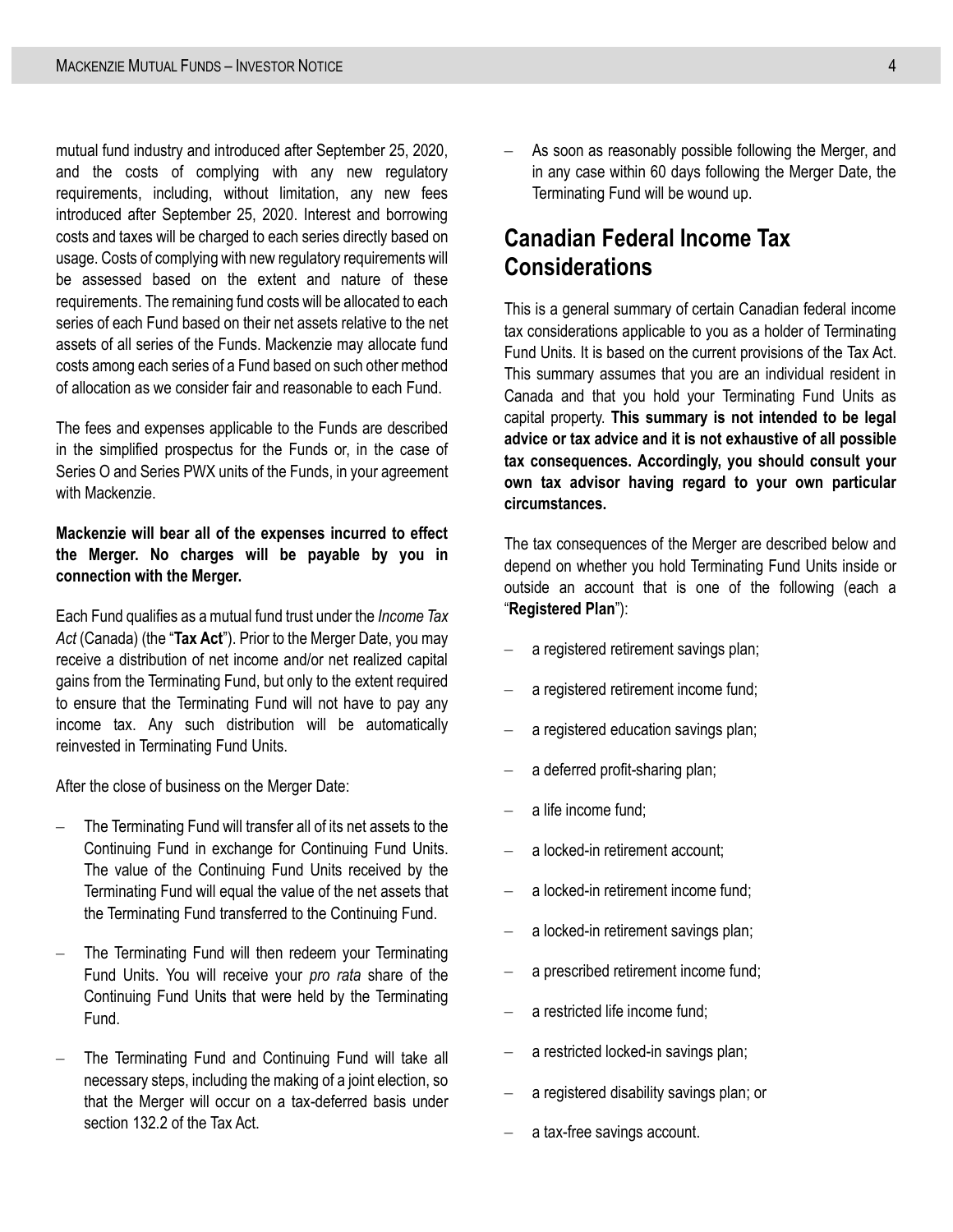#### **If you hold Terminating Fund Units inside a Registered Plan**

Generally, you will not pay tax on distributions paid by the Terminating Fund and you will not be subject to tax on capital gains from redeeming Terminating Fund Units. Generally, any withdrawals from Registered Plans are subject to tax. However, withdrawals from a TFSA are not subject to tax, and RESPs and RDSPs are subject to special rules.

#### **If you hold Terminating Fund Units outside a Registered Plan**

The tax consequences of any distribution of net income and/or net realized capital gains that you receive from the Terminating Fund will be the same as the tax consequences of the regular year-end distributions made by the Terminating Fund. These consequences are described in the simplified prospectus for the Terminating Fund.

On the Merger Date, the exchange of your Terminating Fund Units for Continuing Fund Units will occur on a tax-deferred basis:

- You will be deemed to dispose of your Terminating Fund Units for an amount equal to their adjusted cost base ("**ACB**"), so that you will not realize a capital gain or a capital loss on the disposition.
- The cost of the Continuing Fund Units that you receive as a result of the Merger will equal the ACB of your Terminating Fund Units that were exchanged for these Continuing Fund Units.

#### **Tax Consequences of Investing in the Continuing Fund**

Please refer to the Continuing Fund's simplified prospectus for a description of the income tax consequences of acquiring, holding and disposing of Continuing Fund Units.

Continuing Fund Units received on the Merger Date are expected to be, at all material times, qualified investments under the Tax Act for Registered Plans. Annuitants of RRSPs and

RRIFs, holders of TFSAs and RDSPs and subscribers of RESPs should consult with their own tax advisors so to whether Continuing Fund Units would be a "prohibited investment" under the Tax Act if held in their particular RRSP, RRIF, TFSA, RDSP or RESP.

### **If you do not wish to participate in the Merger**

If you do not wish to participate in the Merger, you may instead redeem your units or switch to any other mutual fund offered under the applicable simplified prospectus at any time up to the close of business on the Merger Date. In this case, you may be subject to redemption charges as outlined in the applicable simplified prospectus. $*$  The tax consequences of any such redemption or switch will be as described in the applicable simplified prospectus.

### **For more information**

More information about the Mackenzie funds, including the Funds, is contained in the applicable simplified prospectus, annual information form, most recently filed fund facts, most recent annual and interim financial statements and most recent management reports of fund performance. You can obtain copies of these documents in any of the following ways:

- by accessing Mackenzie's website at [www.mackenzieinvestments.com](http://www.mackenzieinvestments.com/) and the Laurentian Bank Group of Funds website at [www.laurentianbank.ca/m](http://www.laurentianbank.ca/)ackenzie;
- by accessing the SEDAR website at www.sedar.com;
- by emailing Mackenzie at [service@mackenzieinvestments.com;](mailto:service@mackenzieinvestments.com)
- by calling Mackenzie, toll free, during normal business hours at 1-800-387-0614 (outside of Greater Toronto), 416- 922-3217 (inside Greater Toronto), 1-800-387-0615

<sup>\*</sup> If the Terminating Fund Units are Series O or Series PWX units purchased under an agreement with Mackenzie, information regarding switches or redemptions of such units is set out in your agreement with Mackenzie.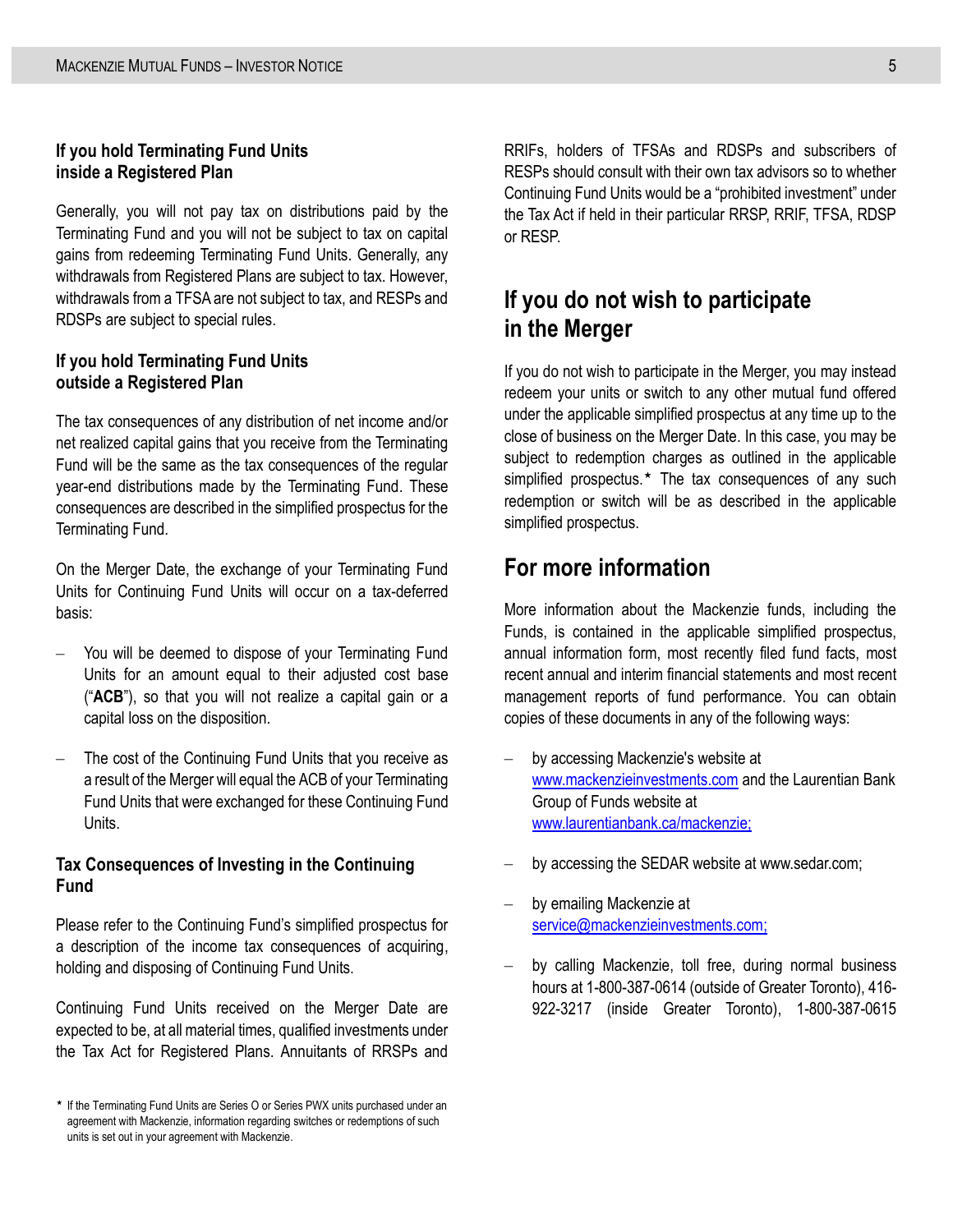(Bilingual toll free) or 1-888-465-1668 (Asian investor services);

- by faxing a request to Mackenzie at 416-922-5660 or toll free at 1-866-766-6623;
- by mailing a request to Mackenzie at 180 Queen Street West, Toronto, Ontario M5V 3K1.